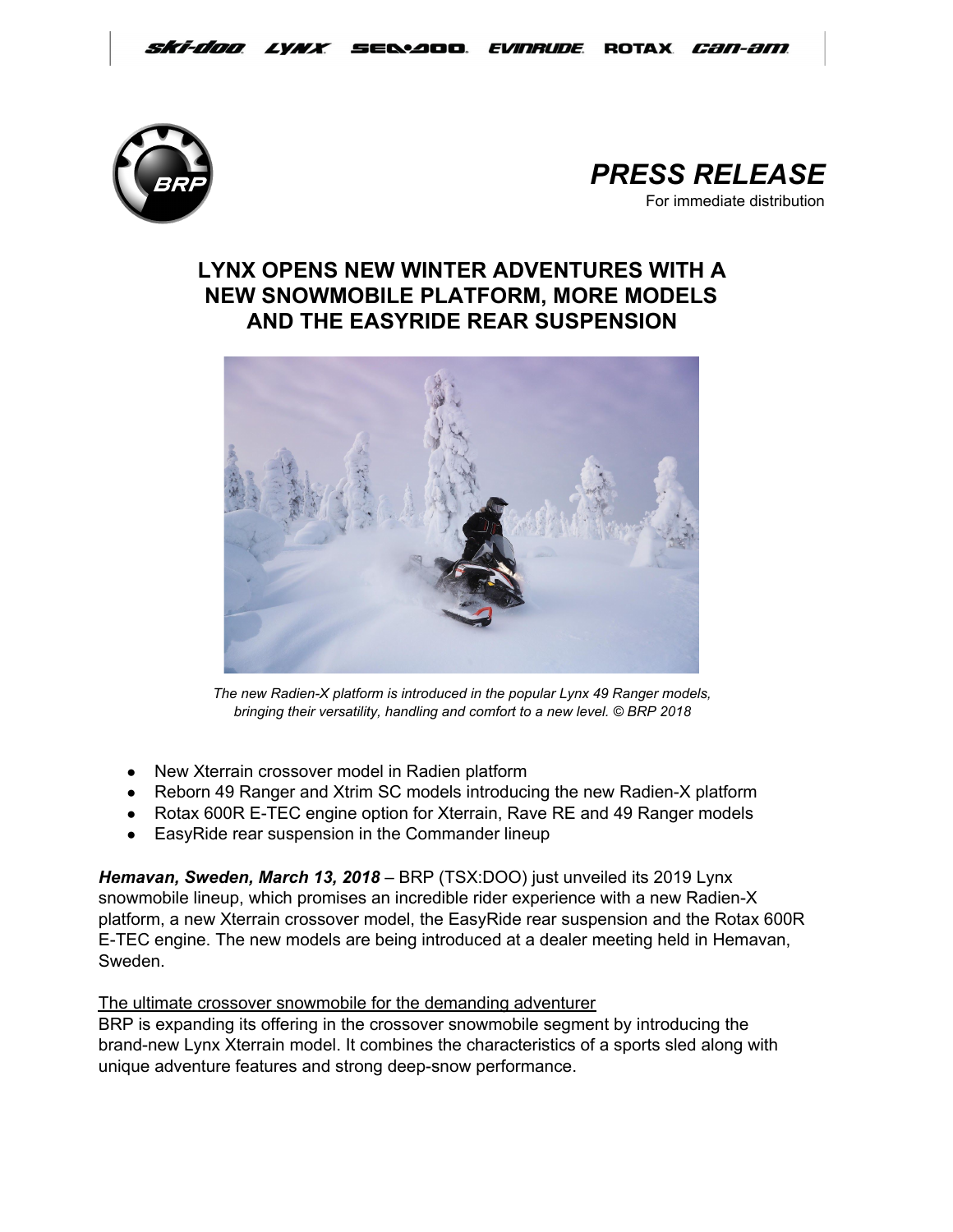"The Lynx Xterrain is a full-blooded race sled born in a deep-snow sled's body. It was designed for the demanding adventurers who are always looking for the next challenge in arctic conditions," says Valto Ristimella, Commercial Director, BRP Scandinavia.

The Xterrain models are available with the Rotax 850 E-TEC and the new Rotax 600R E-TEC engines. The Rotax 600R E-TEC was designed to excite riders with quick throttle response and high power-to-weight ratios. It is also offered in the 2019 Lynx Rave and 49 Ranger models.

#### New Radien-X platform

The new Radien-X platform is introduced in the popular Lynx 49 Ranger and Xtrim SC models, bringing their versatility, handling and comfort to a new level.

"Since its introduction in 2010, the Lynx 49 Ranger has been one of the most popular snowmobiles in the Nordic countries. We have collected a lot of customer input throughout the years that has now been materialized in the brand new 49 Ranger models," says Ristimella.

#### EasyRide rear suspension

Lynx innovations in the wide-track category continue with the introduction of the EasyRide rear suspension, featured in the Commander lineup. The entirely new rear suspension improves the traction and riding comfort of a wide-track snowmobile. The suspension's simple structure, which makes it 10 kg lighter than its predecessor, together with a low angle of attack, improves the snowmobile's capability in deep snow.

"The articulated rear end in the EasyRide suspension automatically adjusts when accelerating, towing or reversing, providing optimal performance in each situation," explains Ristimella.

#### Luxurious Super Wide Track

The 69 Ranger Snow Cruiser is a new offering in the super wide track category. Powered by the Rotax 900 ACE engine and equipped with a heated 2-up seat, an electronically controlled rear suspension and a studded 600-mm wide track, this snowmobile provides unforeseen comfort in the category.

"At Lynx, we are close to our customers. We face the same conditions as they do and we are obsessed about designing snowmobiles that allow us to beat those conditions, however extreme they are. The Lynx 2019 lineup is a great showcase of this philosophy," concludes Ristimella.

### **About BRP**

BRP (TSX:DOO) is a global leader in the design, development, manufacturing, distribution and marketing of powersports vehicles and propulsion systems. Its portfolio includes Ski-Doo and Lynx snowmobiles, Sea-Doo watercraft, Can-Am off-road and Spyder vehicles, Evinrude and Rotax marine propulsion systems as well as Rotax engines for karts, motorcycles and recreational aircraft. BRP supports its line of products with a dedicated parts, accessories and clothing business. With annual sales of CA\$4.2 billion from over 100 countries, BRP employs approximately 8,700 people worldwide.